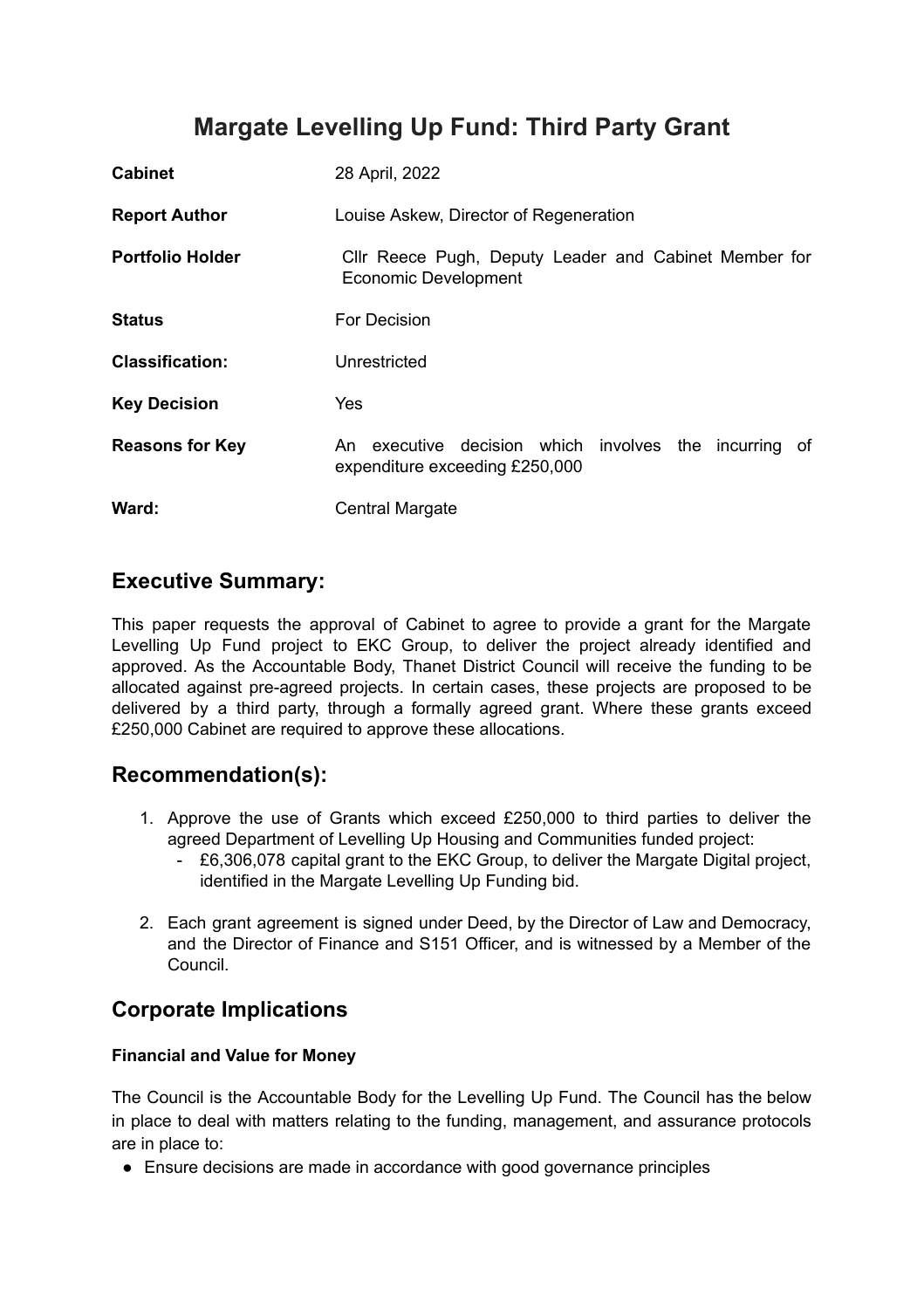- Ensure transparency requirements are met
- Provide a Local Assurance Process
- Receive and account for the funding allocation
- Monitor and evaluate the delivery of individual projects
- Submit regular reports to DLUHC

For the Levelling Up Funded Projects an internal Management Board has been established and a Programme Scrutiny Panel to ensure the projects are being delivered in line with good project management principles - keeping to time and budget, and reviewing the risks.

The Section 151 Officer is required to scrutinise and approve regular monitoring returns (quarterly) to DLUHC. These returns will cover actual and forecast spend, alongside output metrics. These returns will cover actual and forecast spend, alongside output metrics. The grant documents will require the Monitoring and Evaluation reports to be completed by the third party.

#### **Legal**

There are no legal implications arising directly from this report.

Annex 1 is a standard grant document which was developed by an external legal team, to give the Council the confidence that the grant will be delivered in accordance with the requirements placed on the Council as the Accountable Body. This document has been shared with Regeneration, Finance and Legal Officers to agree to the draft. Each of these grant agreements will include specific requirements relating to the project and the entity delivering the project. For grants greater than £1,000,000 this will be commissioned through the external legal team.

#### **Corporate**

The Margate Levelling Up Fund Project delivers against the Council's corporate priority for Growth, including encouraging the rejuvenation of our towns, creating new opportunities to gain skills and therefore employment.

#### **Equality Act 2010 & Public Sector Equality Duty**

Members are reminded of the requirement, under the Public Sector Equality Duty (section 149 of the Equality Act 2010) to have due regard to the aims of the Duty at the time the decision is taken. The aims of the Duty are: (i) eliminate unlawful discrimination, harassment, victimisation and other conduct prohibited by the Act, (ii) advance equality of opportunity between people who share a protected characteristic and people who do not share it, and (iii) foster good relations between people who share a protected characteristic and people who do not share it.

Protected characteristics: age, sex, disability, race, sexual orientation, gender reassignment, religion or belief and pregnancy & maternity. Only aim (i) of the Duty applies to Marriage & civil partnership.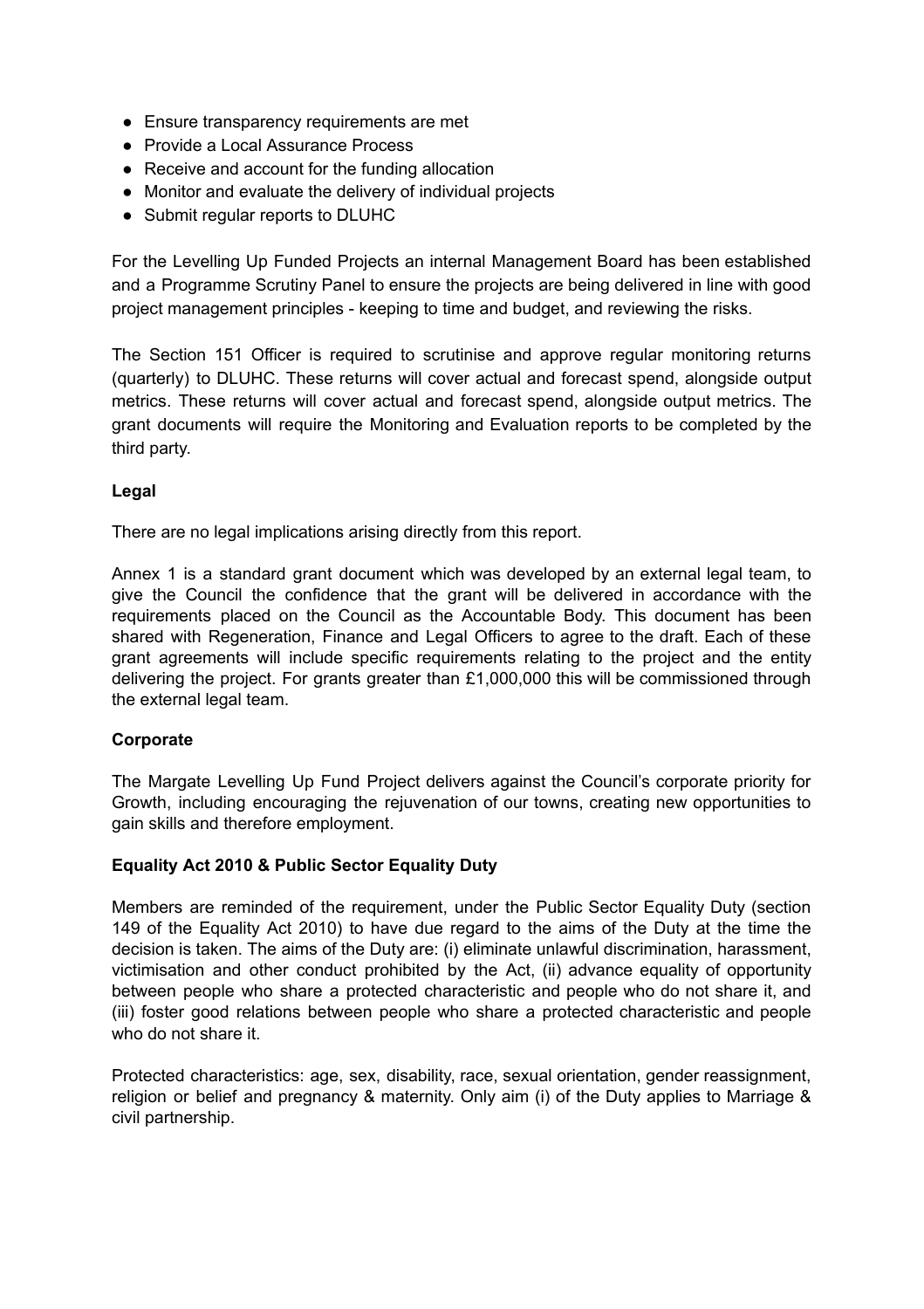# **CORPORATE PRIORITIES**

This report relates to the following corporate priorities: -

- Growth
- Communities

### **1. Introduction and Background**

- 1.1. The successful MargateDigital Levelling Up Fund project will be delivered directly by a third party - EKC Group. With Thanet District Council being the accountable body for the funding streams, these funds will be passed onto the third party via a grant, to enable delivery.
- 1.2. Officers have been actively working with EKC Group to develop this project and develop the grant agreements referred to in the Legal section of this report (Annex 1), and funding is now being allocated by the Department for Levelling Up, Housing and Communities. EKC Group is on a very tight programme of delivery, with their ambition to be welcoming students into the Margate Digital Campus from September 2023.
- 1.3. The paper is considered an Urgent item due to missing the deadline to add this key approval process to the Forward Plan, and the Council does not want to miss out on the momentum by waiting until the June Cabinet meeting in order to award grants, when funding has already been provided.

## **2. Grant Agreements**

- 2.1. To ensure accountability and to safeguard our responsibilities as the Accountable Body, Thanet District Council has commissioned Sharpe Pritchard LLP to develop two forms of grant agreements. These grants agreements aim to ensure we have safeguards in place including:
	- a. The achievement of the outcomes;
	- b. The delivery of the projects in accordance with our requirements;
	- c. The appropriate use of the funds;
	- d. Ensuring that reporting, monitoring arrangements are in place;
	- e. Auditing systems are in place;
	- f. Adherence to statutory duties including procurement, EqIA, Data Protection, Fraud and Corruption.
- 2.2. The first, is a generic grant agreement template which can be adapted for use for grants of below £1,000,000. The second Grant Agreements are bespoke agreements, developed for all projects over £1,000,000.
- 2.3. Each grant agreement is signed under Deed, and as such would require the signature of the Director of Law and Democracy, and the Director of Finance and S151 Officer, and be witnessed by a Member of the Council.